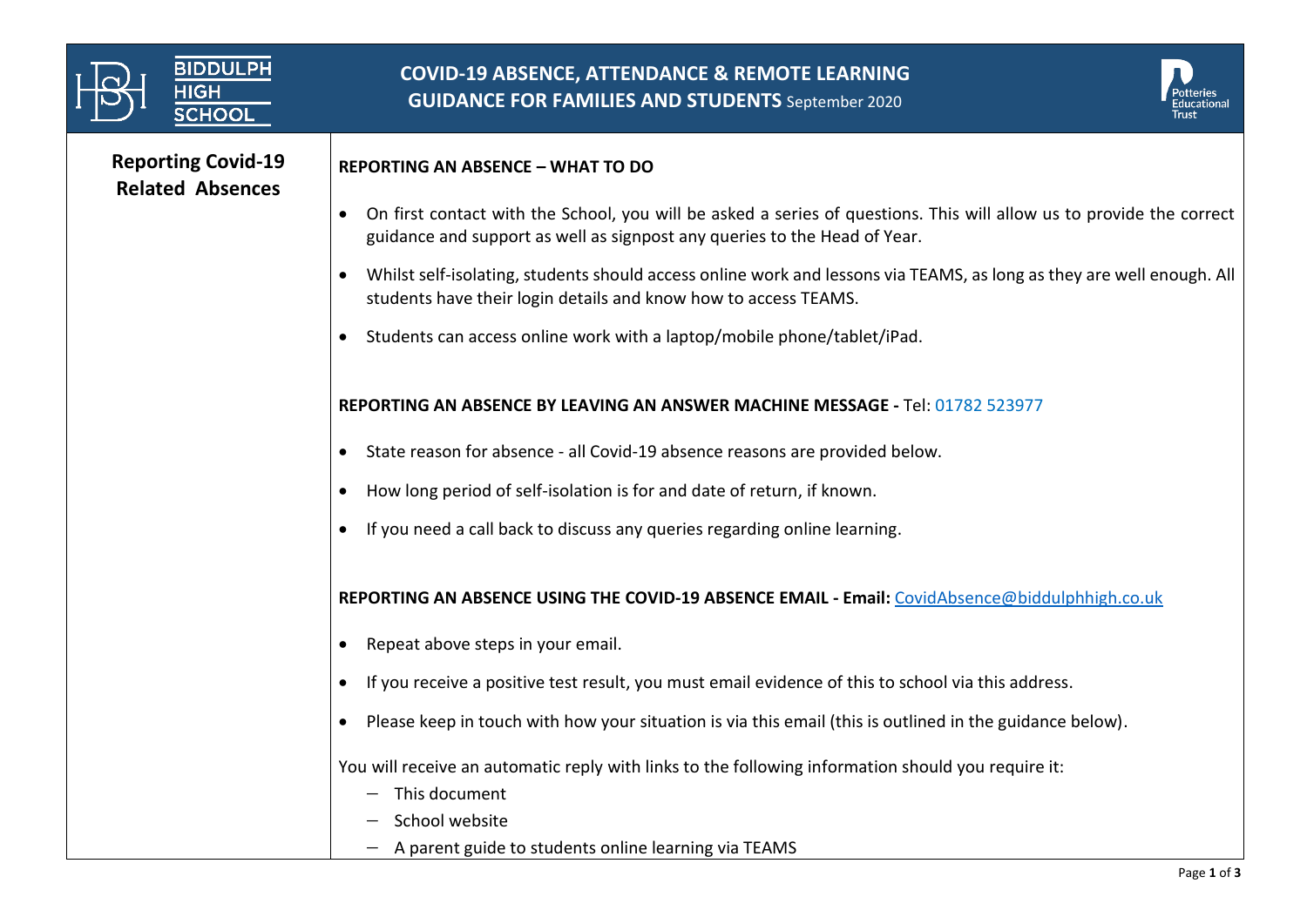| What is the concern                                                                            | What to do<br>(in all cases you must contact the school)                                                                                                                                  | When to return to school                                                                                                                                             | <b>Coding for registers</b><br>(Admin use only) |
|------------------------------------------------------------------------------------------------|-------------------------------------------------------------------------------------------------------------------------------------------------------------------------------------------|----------------------------------------------------------------------------------------------------------------------------------------------------------------------|-------------------------------------------------|
| My child has symptoms of<br>Covid-19                                                           | Do not come to school<br>$\bullet$<br>You must arrange a test<br>$\bullet$<br>Inform school about the test result via the Covid-19<br>$\bullet$<br>absence email and date of return       | When the test result comes<br>$\bullet$<br>back negative<br>For a positive test, see below.                                                                          | 9                                               |
| My child has a positive<br>Covid-19 test                                                       | Do not come to school<br>$\bullet$<br>Email Covid-19 absence on day 5 to let us know how your<br>$\bullet$<br>child is<br>Self-isolate for a minimum of 10 days<br>$\bullet$              | $\bullet$<br>After 10 days if they feel better<br>If students have loss of taste or<br>$\bullet$<br>smell, they can return after 10<br>days if they feel well enough | $\mathbf 0$                                     |
| Someone in my household has<br>symptoms of Covid-19                                            | Do not come into school.<br>$\bullet$<br>Contact school<br>$\bullet$<br>The person who is unwell must get a test<br>Inform school of the result via the Covid-19 absence email<br>address | Only return to school if the test<br>$\bullet$<br>comes back negative<br>For a positive test, see below                                                              | 9                                               |
| Someone in my household has<br>had a positive Covid-19 test                                    | Do not come into school.<br>$\bullet$<br>Contact school<br>Self-isolate for 14 days<br>Contact school on day 5 via the Covid-19 email address to<br>let us know how your child is         | After 14 days<br>$\bullet$                                                                                                                                           | 8                                               |
| NHS Track & Trace identify my<br>child as having been in contact<br>with someone with Covid-19 | Do not come into school<br>$\bullet$<br>Self-isolate for 14 days<br>$\bullet$<br>Contact school on day 5 via the Covid-19 email address to<br>let us know how your child is               | After 14 days<br>$\bullet$                                                                                                                                           | 8                                               |
| My child has travelled abroad<br>and has been told to<br>quarantine                            | Do not come into school<br>$\bullet$<br>Self-isolate for 14 days<br>Contact school on day 5 via the Covid-19 email address to<br>$\bullet$<br>let us know how your child is               | After 14 days<br>$\bullet$                                                                                                                                           | 9                                               |
| My child has been advised to<br>resume shielding                                               | Do not come into school<br>$\bullet$<br>Liaise with school for appropriate support for home<br>learning<br>Make contact with a designated member of staff as<br>arranged                  | When told to do so by a<br>$\bullet$<br>medical professional or<br>government letter                                                                                 | 9                                               |